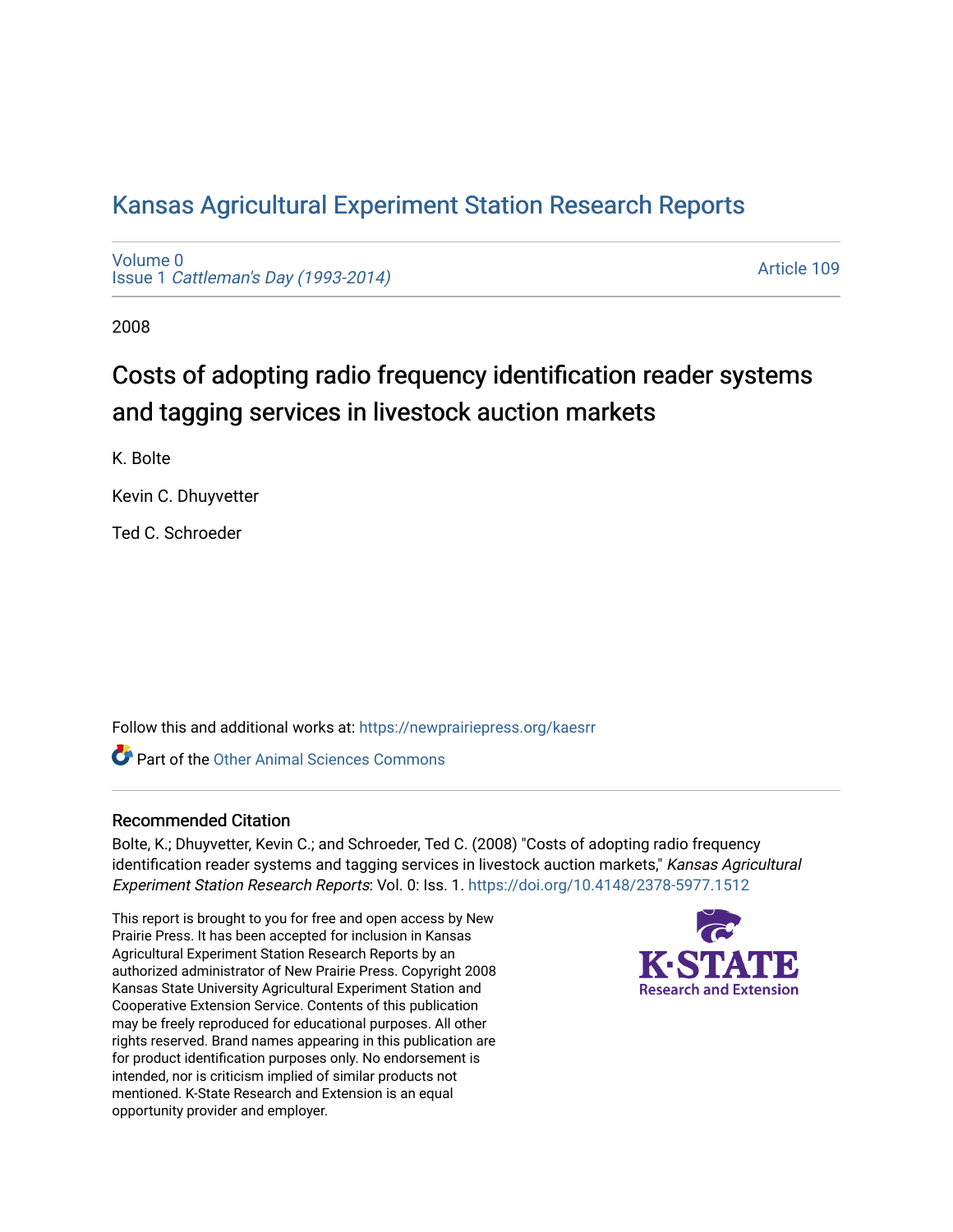## Costs of adopting radio frequency identification reader systems and tagging services in livestock auction markets

### **Abstract**

Livestock industry initiatives such as the National Animal Identification System (NAIS), marketing alliances, and production verification programs are leading to increased use of electronic animal identification systems. Livestock markets are one place where animal movement and identification information can be recorded easily. Auction market facilities can differentiate themselves by offering electronic individual animal identification and tracking services to customers. However, facility modifications, installation, and operating equipment needed to record electronic animal identification information at the speed of commerce involves costs. The more animals that the radio frequency identification (RFID) reading technology would be used on, the lower the cost of investment per animal for the livestock market. Thus, auction markets will be reluctant to invest in RFID reading and recording equipment if there is little demand for the service by customers. This concern has likely increased with the NAIS becoming explicitly voluntary. Also, some market operators are concerned that producers will expect livestock markets to offer tagging services if RFID equipment is available for use. The investment required to adopt an electronic animal identification system and how this investment would affect a livestock market's business are also major concerns. This study examines the investments required for livestock markets to adopt RFID reader systems and tagging services.

#### Keywords

Cattlemen's Day, 2008; Kansas Agricultural Experiment Station contribution; no. 08-212-S; Report of progress (Kansas State University. Agricultural Experiment Station and Cooperative Extension Service); 995; Beef; Cattle; National Animal Identification System (NAIS); Radio frequency identification (RFID); Livestock auction markets

#### Creative Commons License



This work is licensed under a [Creative Commons Attribution 4.0 License](https://creativecommons.org/licenses/by/4.0/).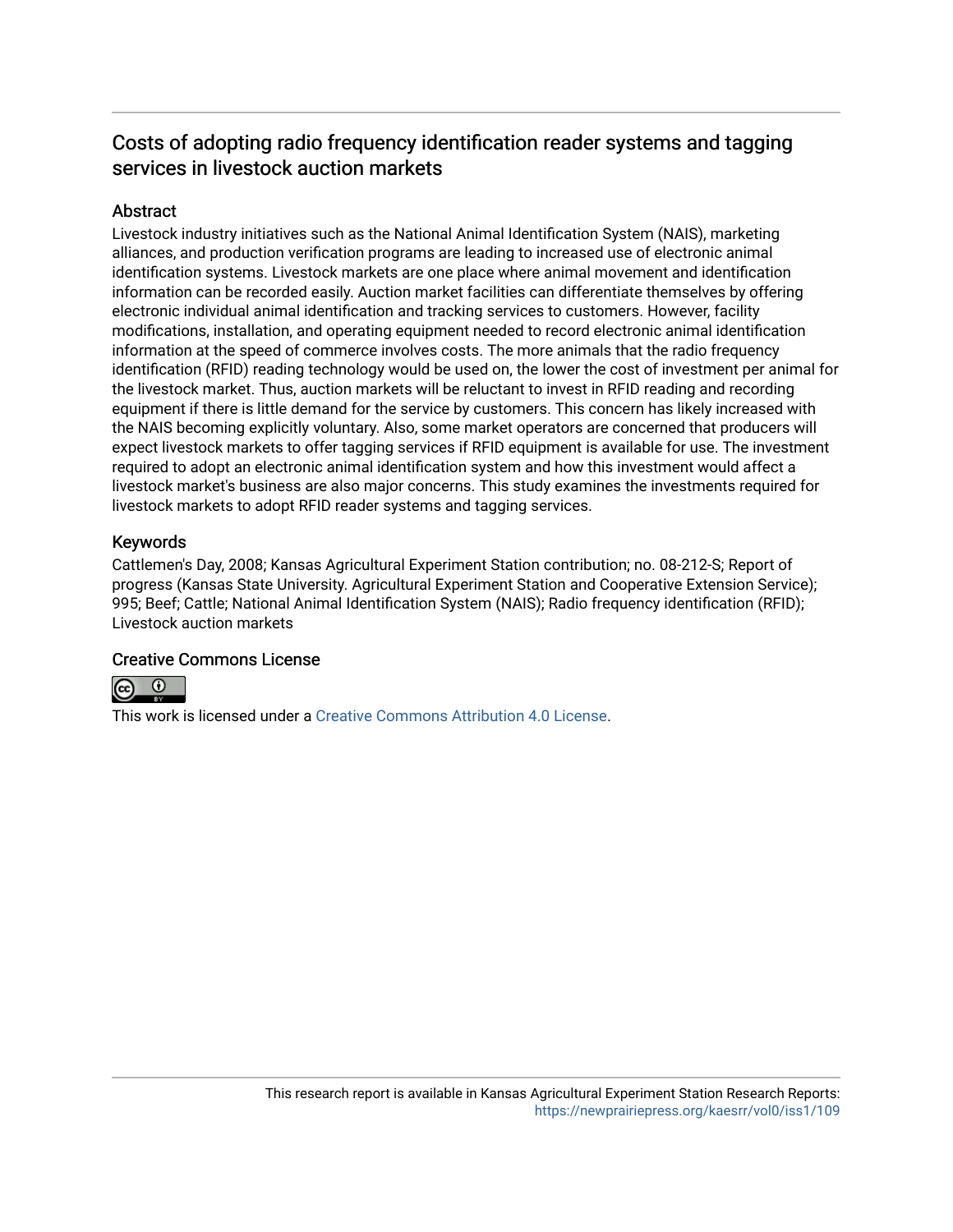#### **COSTS OF ADOPTING RADIO FREQUENCY IDENTIFICATION READER SYSTEMS AND TAGGING SERVICES IN LIVESTOCK AUCTION MARKETS**

*K. Bolte<sup>1</sup>, K. Dhuyvetter<sup>1</sup>, and T. Schroeder<sup>1</sup>* 

#### **Introduction**

Livestock industry initiatives such as the National Animal Identification System (NAIS), marketing alliances, and production verification programs are leading to increased use of electronic animal identification systems. Livestock markets are one place where animal movement and identification information can be recorded easily. Auction market facilities can differentiate themselves by offering electronic individual animal identification and tracking services to customers. However, facility modifications, installation, and operating equipment needed to record electronic animal identification information at the speed of commerce involves costs. The more animals that the radio frequency identification (RFID) reading technology would be used on, the lower the cost of investment per animal for the livestock market. Thus, auction markets will be reluctant to invest in RFID reading and recording equipment if there is little demand for the service by customers. This concern has likely increased with the NAIS becoming explicitly voluntary. Also, some market operators are concerned that producers will expect livestock markets to offer tagging services if RFID equipment is available for use. The investment required to adopt an electronic animal identification system and how this investment would affect a livestock market's business are also major concerns. This study examines the investments required for livestock markets to adopt RFID reader systems and tagging services.

#### **Experimental Procedures**

A national survey of livestock market operators was conducted to collect information related to costs of adopting RFID technology. A section of the survey asked livestock market operators 1) if they would offer a RFID tagging service if the NAIS was fully implemented and 2) questions relating to the costs of offering this service. Another section of the survey asked livestock markets if they had adopted a RFID reader system. If they had, questions regarding costs of adoption were asked. Fifty-five percent of livestock auction market managers stated they would provide a RFID tagging service for customers if the NAIS were fully implemented. Only 14% of survey respondents had installed RFID reader systems.

Using the data collected, annualized costs of offering a cattle RFID tagging service and reader system were estimated. Annualized costs are the sum of annualized investments and annual expenses. Annual expenses are expenses that occur on a yearly basis, and investments represent the capital outlay required for adoption. Annualized investments were calculated by annualizing the total investment given an interest rate and number of years the system was expected to be used. An 8% in-

l

<sup>&</sup>lt;sup>1</sup>Department of Agricultural Economics.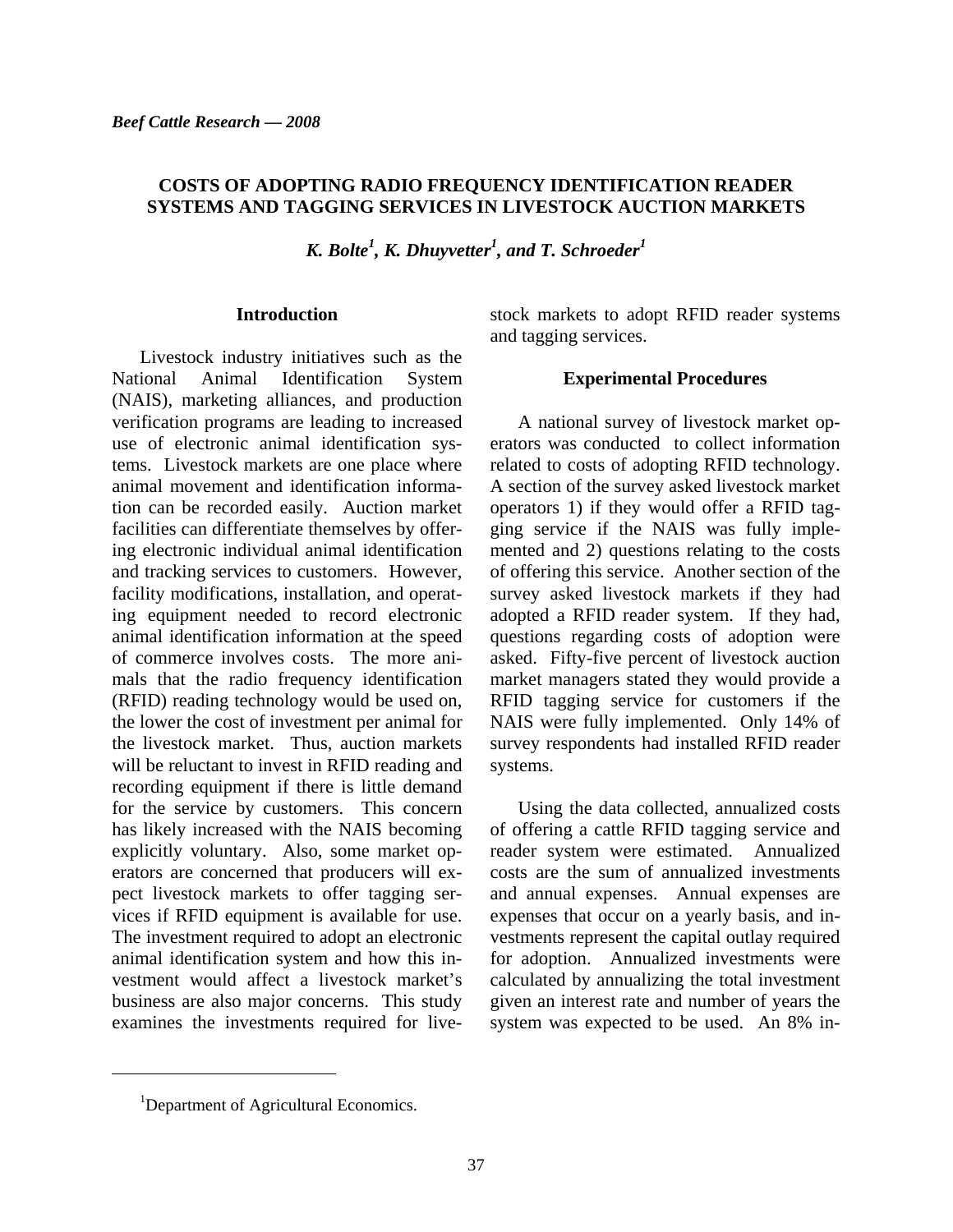terest rate was used to reflect the cost of borrowing money for an operating loan. The expected useful life for the tagging service investment (chutes, facility modifications, etc.) was 10 years. The expected useful life of adding a RFID reader system included the electronic reader system with a useful life of 3 years, the facility modification a life of 6 years, and computer investment with a life of 3 years. At the end of the useful life the assumed salvage value was zero for all investments. From this information, cost estimates and economies of scale were evaluated for both investments.

#### **Results and Discussion**

The annualized cost per head of livestock using a RFID tagging service averaged \$3.21 per head and ranged from  $$0.00^2$$  to  $$61.49$  per head, excluding the cost of an RFID tag. Most livestock markets (90%) would experience annualized costs of less than \$5.00 per head for a RFID tagging service, excluding the cost of the RFID tag. Economies of size were present, so markets with higher percentages of livestock using a tagging service have a competitive advantage over livestock markets with smaller percentages of livestock using the service. The annual cost per head decreases up to approximately 11,755 head of livestock using the service, and then the cost per head remains constant at \$1.51 (Figure 1). For comparison, Michigan currently requires all cattle sold through auction markets to have electronic identification. Michigan auction markets are charging \$6 per head for tagging if they supply the tag and \$3 per head if the seller supplies the tag.

 Among livestock market survey respondents who had installed RFID reader systems,

l

total investments in RFID reader systems ranged from \$5,250 to \$63,000, and annual cattle sales among these facilities ranged from 12,000 to 275,000 head. Total investments were annualized and added to the annual expenses to find the annualized cost of a RFID reader system. The annualized cost per head of cattle using a reader system assuming 25% of the cattle sold annually were using the RFID reader system are shown in Figure 2. The 25% utilization value was chosen to simulate what could occur if the NAIS remains voluntary and the system was used on only one-quarter of cattle sold through auction markets. The average annualized cost per head of cattle using the systems was \$0.76, the maximum was \$4.02, and the minimum was \$0.14. Given our assumptions, the annualized cost per head of cattle using the system could be used as an estimate of the expected fee charged to owners of cattle that use the RFID reader system at a livestock market.

 Figure 3 shows the annualized cost per head of cattle sold annually when the costs are allocated over 100% of cattle marketed annually. This is a scenario useful to livestock market operators who might choose to increase commission fees for all cattle sold at their facility after installing a reader system. This scenario also depicts what the cost might be if the NAIS were to become mandatory and 100% of animals sold through the livestock market used the RFID reader system. The average annualized cost per head of cattle sold was \$0.19 with maximum and minimum values of \$1.01 and \$0.04 per head, respectively.

Based on estimated annual costs, economies of scale exist in RFID system adoption (i.e., larger-volume livestock markets have lower costs per head). Most auction markets would have annual costs associated with RFID

<sup>&</sup>lt;sup>2</sup>One livestock market indicated they would not incur any additional cost by adding a tagging service.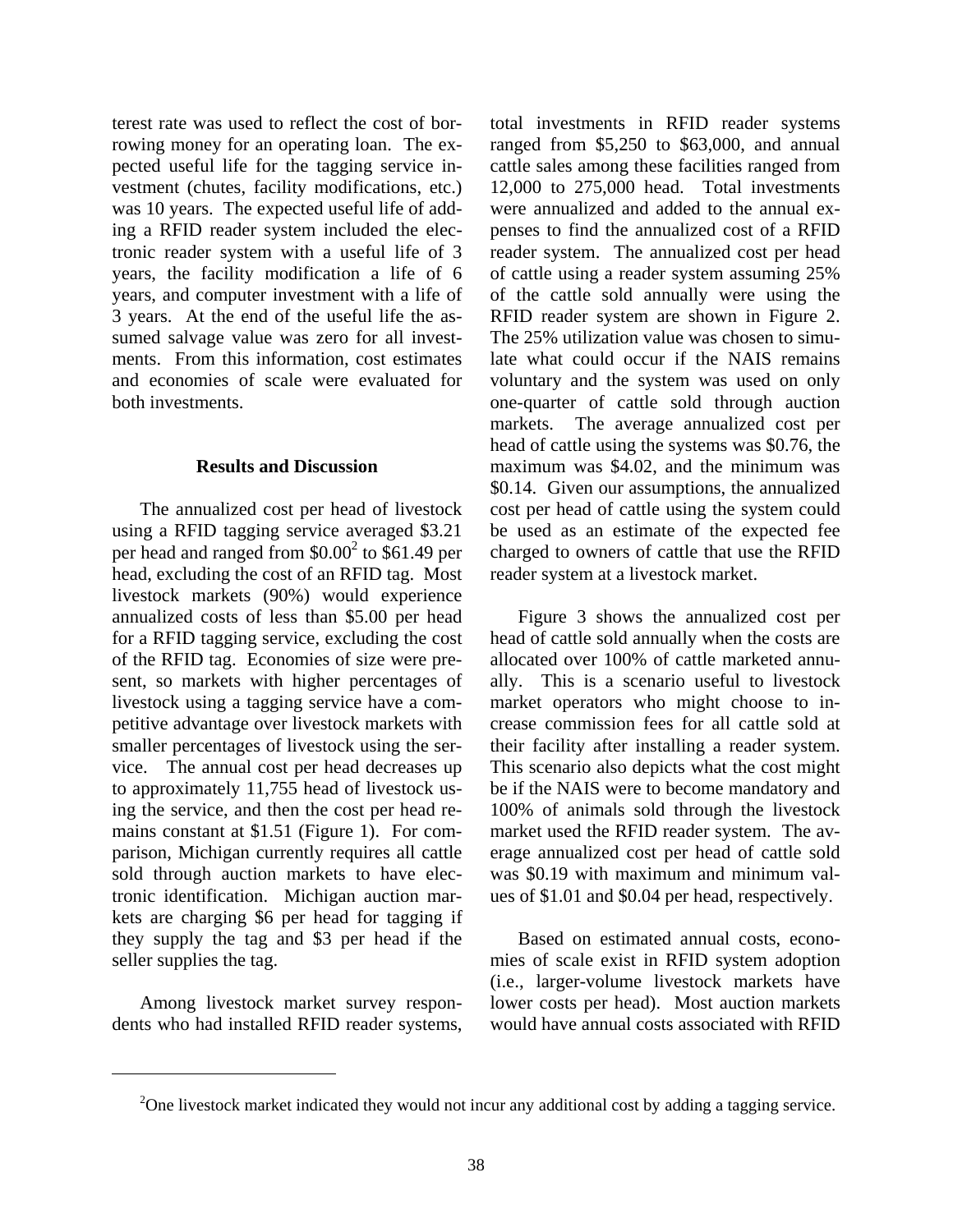systems of less than \$0.30 per head of cattle **Implications** sold annually, with large volume markets having annual costs less than \$0.11 per head of cattle sold annually.

 Figure 4 shows expected annualized costs of RFID readers systems of four "typical" livestock markets based on varying levels of cattle using the system. This figure shows economies of size are related both to market size and intensity of use of RFID reader systems. Smaller-volume livestock markets that use an electronic reader system intensively (i.e., on a high percentage of cattle sold annually) can compete cost-wise with larger volume markets that use a reader system on a small percentage of cattle.

Due to the voluntary nature of the NAIS, livestock markets that can find value opportunities in adopting animal identification tracking systems will be more likely to adopt these practices. Large-volume livestock markets and those that will send a higher percentage of cattle through such a system are much more likely adopters of RFID technology than small-volume markets and/or those that would not heavily utilize the system. If the NAIS remains voluntary, additional specialization and differentiation across auction markets is likely.



**Figure 1. Livestock Market Annualized Cost of a RFID Tagging Service per Head of Livestock Using the Service.**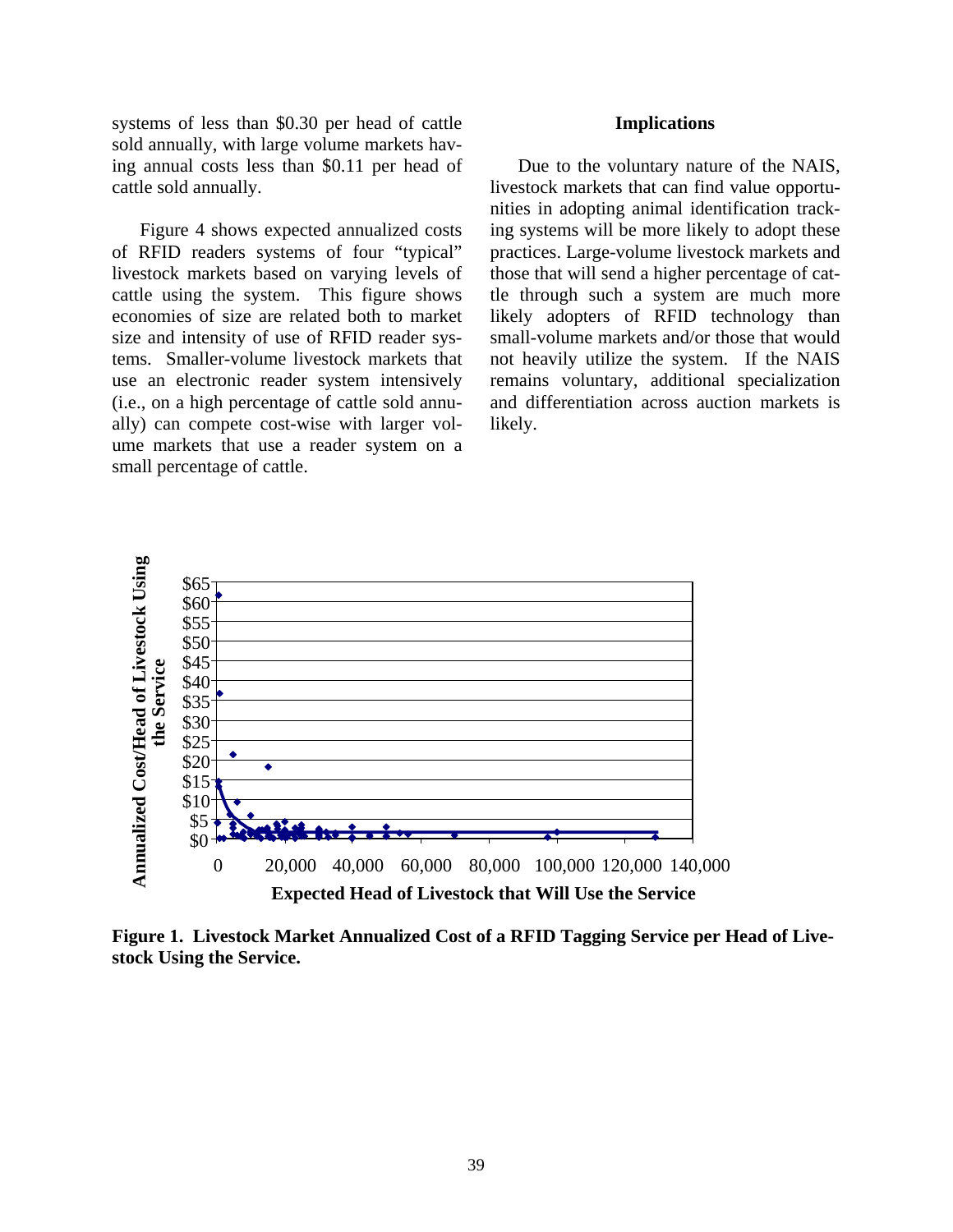

**Figure 2. Livestock Market Annualized Costs of a RFID Reader System Based on 25% of Annual Cattle Sales.** 



**Figure 3. Livestock Market Annualized Costs of a RFID Reader System Based on 100% of Annual Cattle Sales.**